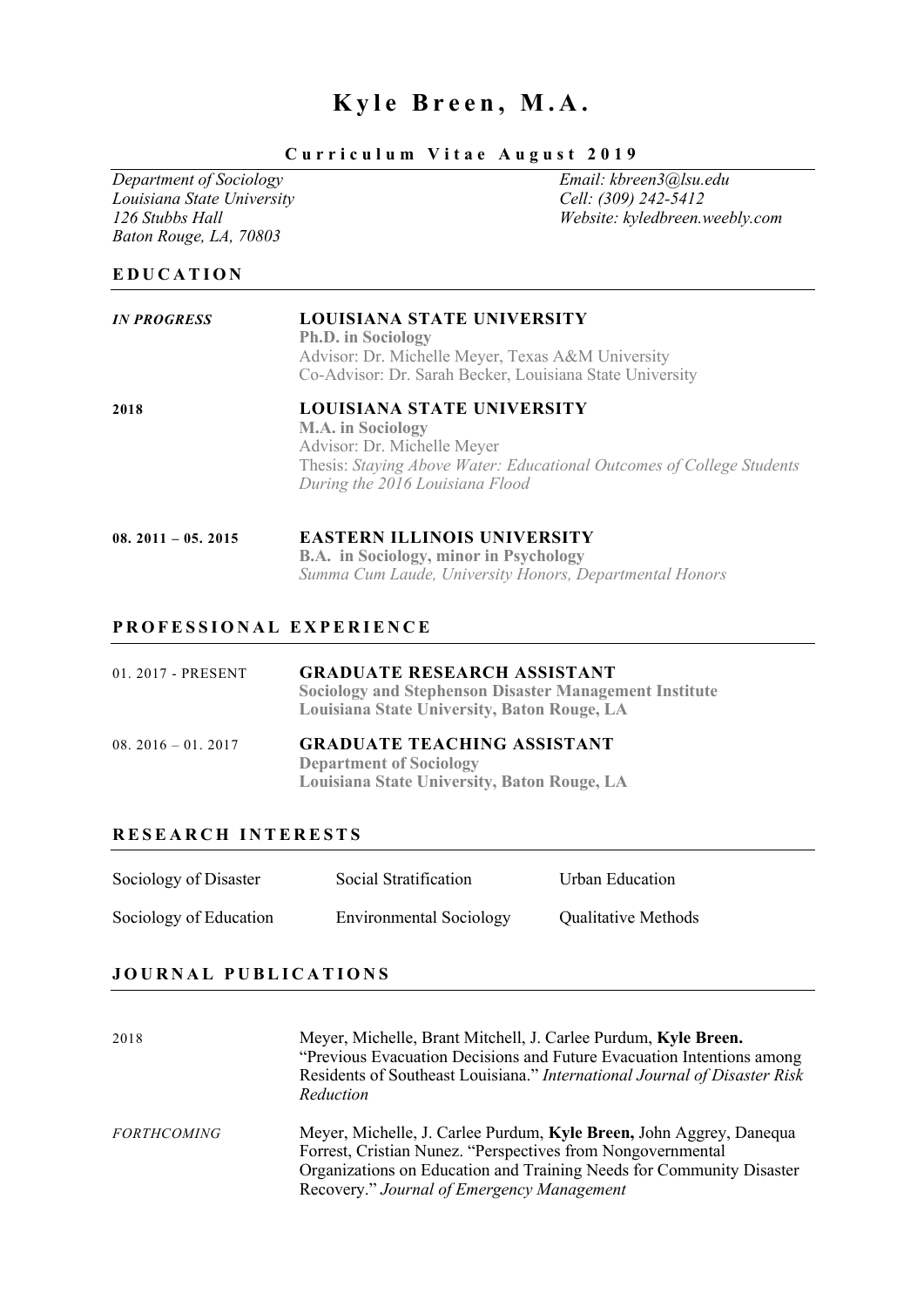| <i>SUBMITTED</i>   | Breen, Kyle and Michelle Meyer. "Staying Above Water: Educational<br>Outcomes of College Students During the 2016 Louisiana Flood."  |
|--------------------|--------------------------------------------------------------------------------------------------------------------------------------|
| <i>IN PROGRESS</i> | <b>Breen, Kyle.</b> "It's Time to Talk About Race: Social Vulnerability<br>Through a Historical and Black Sociological Perspective." |

# **BOOK CHAPTERS**

| <i>IN PROGRESS</i> | Kyle Breen. "Hazard Evacuation Management and Resilience" in         |
|--------------------|----------------------------------------------------------------------|
|                    | Handbook for Disaster Risk Reduction for Resilience, edited by Saeid |
|                    | Eslamian. Taylor and Francis.                                        |
|                    |                                                                      |

# PUBLIC REPORTS OR OTHER PUBLICATIONS

| 2017               | Stephenson Disaster Management Institute, Dewberry, and the US Army<br>Corps of Engineers. "Behavioral Analysis for Southeast Louisiana Hurricane<br>Events." Funded by FEMA. https://www.sdmi.lsu.edu/resources/evac/ |
|--------------------|------------------------------------------------------------------------------------------------------------------------------------------------------------------------------------------------------------------------|
| <b>IN PROGRESS</b> | Stephenson Disaster Management Institute, Dewberry, and the US Army<br>Corps of Engineers. "Behavioral Analysis for Southwest Louisiana Hurricane<br>Events." Funded by FEMA.                                          |

### **CONFERENCE PRESENTAT IONS**

| 2018 | XIX WORLD CONGRESS OF SOCIOLOGY<br><b>Staying Above Water: Educational Outcomes of College Students</b><br>During the 2016 Louisiana Flood. Oral Presentation, Works of<br><b>Emerging Disaster Social Science Researchers. Toronto, Canada.</b> |
|------|--------------------------------------------------------------------------------------------------------------------------------------------------------------------------------------------------------------------------------------------------|
|      | I Felt Like a Dude: College Women's Accounts of the 2016 Louisiana<br>Flood. Oral Presentation, Differential Impacts of Disasters By Gender<br>and Generation. Toronto, Canada.                                                                  |
| 2018 | 43rd ANNUAL NATURAL HAZARDS RESEARCH AND<br><b>APPLICATIONS WORKSHOP</b><br><b>Staying Above Water: Educational Outcomes of College Students</b><br>During the 2016 Louisiana Flood. Broomfield, CO.                                             |
|      |                                                                                                                                                                                                                                                  |
| 2017 | 42 <sup>nd</sup> ANNUAL NATURAL HAZARDS RESEARCH AND<br><b>APPLICATIONS WORKSHOP</b>                                                                                                                                                             |
|      | <b>Hurricane Evacuation Behaviors and Intentions in Southeast Louisiana</b><br>Eleven Years Post-Katrina. Broomfield, CO.                                                                                                                        |
| 2015 | <b>NATIONAL CONFERENCE FOR UNDERGRADUATE</b><br><b>RESEARCH</b><br>The Relationship Between Lunch and Education Policy in the United<br>States. Spokane, WA.                                                                                     |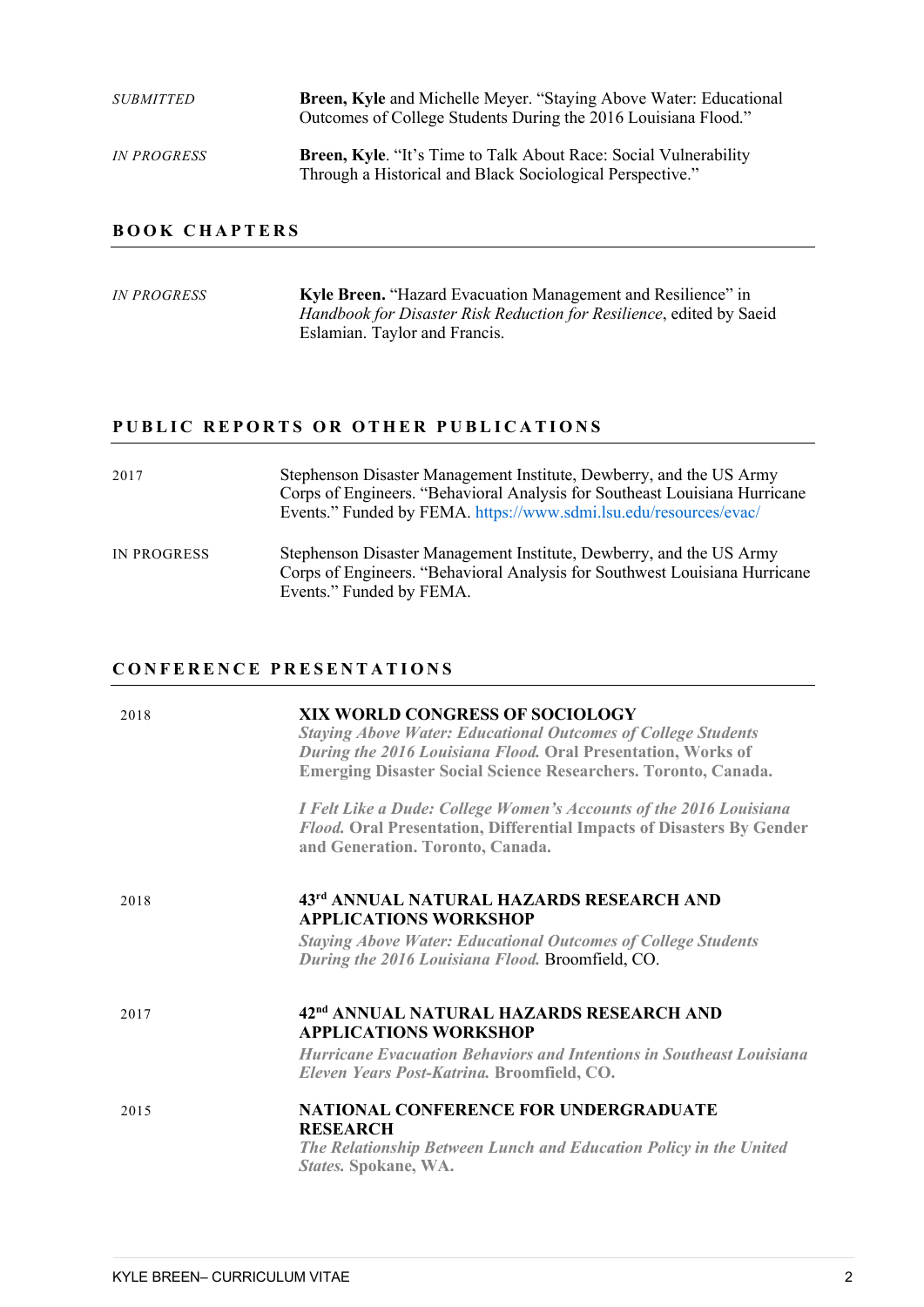#### 01. 2017 - PRESENT **GRADUATE RESEARCH ASSISTANT**

*Stephenson Disaster Management Institute, Dewberry, and the US Army Corps of Engineers (In Progress). "Behavioral Analysis for Southwest Louisiana Hurricane Events." Funded by FEMA.*  -Compiling prior literature for report -Completing drafts of the report -Data Analysis (quantitative data cleaning, coding, and analysis in Stata) -Copy editing report drafts

#### *Stephenson Disaster Management Institute***,** *Louisiana State University "The Cajun Navy: Understanding Integration of Emergent Volunteer*

*Groups into Disaster Response." PI: Dr. Michelle Meyer; Co-PI: Brant Mitchell, National Science Foundation, \$49,700.*

-Compiling literature for grant proposal literature review section -Data collection and analysis (qualitative analysis, interview coding) -Project management alongside PIs (Research design, research scheduling, interview guide drafting)

#### *Stephenson Disaster Management Institute, Dewberry, and the US Army Corps of Engineers.*

*"Behavioral Analysis for Southeast Louisiana Hurricane Events." Funded by FEMA. https://www.sdmi.lsu.edu/resources/evac/* -Compiling prior literature for report

-Data Analysis (quantitative data cleaning, coding, and analysis in Stata) -Copy editing report drafts

#### *Hazard Reduction and Recovery Center, Texas A&M University*

*"Structures of Long-Term Disaster Recovery: Organizational Roles and Collaboration in Six Recent Cases." PI: Dr. Michelle Meyer, LSU; Co-PIs: Dr. John T. Cooper Jr., Dr. David H. Bierling, Dr. Shannon Van Zandt, Dr. Walter G. Peacock, TAMU. National Science Foundation, \$221,000.*

-Data Analysis (Qualitative data analysis, interview coding -Reviewing prior literature for publication

#### *Louisiana State University, Baton Rouge, LA.*

*"RAPID: The Changing Roles of Social Media in Disaster Resilience: The Case of Hurricane Harvey" PI: Nina Lam; Co-PIs: Dr. Michelle Meyer, Dr. Margaret Reams, Dr. Seungwon Yang, Dr. Seung-Jong Park, Dr. Kisung Lee. National Science Foundation, \$200,000. -*Data Analysis (Data coding and analysis)

#### *GeoHazards International, Menlo Park, CA.*

*"Earthquake Protective Actions Messaging Campaign Pre-Intervention Survey Results (Haiti)." PI: Dr. Michelle Meyer -*Survey data analysis (cleaned and coded survey data in Stata)